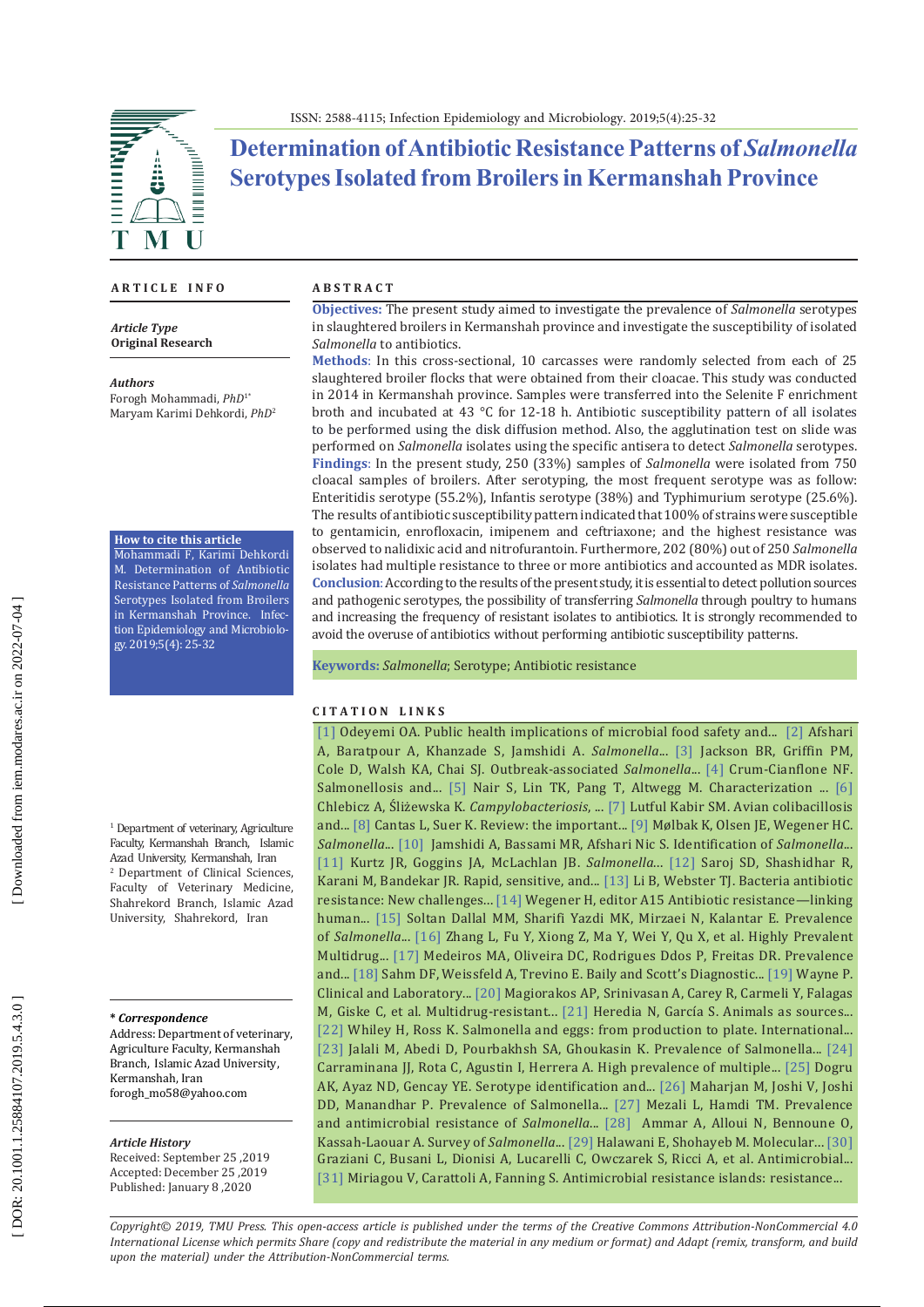## **Introduction**

Foodborne diseases are major health problems and causes of economic losses among industrialized and non-industrialized countries; and Salmonellosis is a common food poisoning in the world  $[1]$ . The poultry, especially chicken, is the most widespread reservoir of *Salmonella*<sup>[2]</sup>. The bacterium is the second most common foodborne disease in the United States with more than 2,500 serotypes  $[1, 3]$ . Eating contaminated poultry meat is a way of transmitting *Salmonella* infections to humans and it causes different diseases, including enteric fever, bacteremia and gastroenteritis in consumers  $[4, 5]$ . Among different *Salmonella* serotypes, Enteritidis and Typhimurium serotypes are the leading causes of foodborne infection or poisoning [6]. *Salmonella* can cause diseases such as Pullorum, typhoid and paratyphoid in poultry and causes significant losses in poultry and significant damage to the national economy [7]. Also, poultry *Salmonella* is a zoonotic disease that is important in terms of the public health of society  $[8]$ . Gartner first reported the prevalence of food poisoning caused by *Salmonella* in Germany in 1888<sup>[9]</sup>. In several studies, its prevalence was 2.74% in the US and 8.3% in Iran<sup>[10]</sup>. It causes about 25 million infections and about  $200,000$  deaths worldwide  $[11]$ . Given the high mortality rate, this is considered as a serious risk. According to researchers' theory and statistical information, chicken, beef, pork, fish, milk, and egg are sources of foodborne salmonellosis  $[12]$ . The emergence of antibiotic resistance in this pathogen is due to the increasing use of antibiotics at aviculture and treatment centers and it is a global problem. This is currently considered as a serious risk because of the increasing possibility of transmission of resistant *Salmonella* infections of other transmissible bacteria between humans and animals [13]. According to the examination of results of serotyping tests of the pathogenic *Salmonella* bacterium and its antibiotic susceptibility in different regions of the world, types and frequency of serotypes and bacterial resistance to common antibiotics vary in different regions [14]. Numerous studies of Iran indicate that the rate of chicken *Salmonella* infection ranges from 19.5% to 40% [15]. Antibiotic-resistant Salmonella is one of the most important public health concerns. Recently, studies have revealed that due to long-term antibiotic use during animal breeding, antibiotic resistance has prominently increased. Multidrug-resistant (MDR) Salmonella could pose a serious threat to humans through the food chain  $[16]$ . Annually, at least 100,000 infections are due to antibiotic-resistant Salmonella, including those that are resistant to clinicallyimportant drugs such as ceftriaxone and ciprofloxacin. In conducted between 2016 and 2017, 63.6% of cases of salmonellosis were reported from chicken meat in China [16]. According to the EU law, fresh poultry meat products must be free of Salmonella since the beginning of 2011, and the prevalence of *Salmonella* in broilers and laying hens must be less than 1% per country since 2012<sup>[17]</sup>. **Objectives**: Therefore, due to the importance of *Salmonella* contamination in the poultry industry and its effect on food poisoning and public health level and increasing antibiotic resistance of *Salmonella*, the present study was aimed to determine the status of *Salmonella* infection in slaughtered poultry in Kermanshah province. The obtained data will be important in the proper treatment of antibiotics and the prevention of economic and health damage caused by salmonellosis.

## **Materials and Methods**

**Sampling and isolation:** In the present study, which was conducted in Kermanshah province in 2014, 10 carcasses were randomly selected from each of 25 slaughtered broiler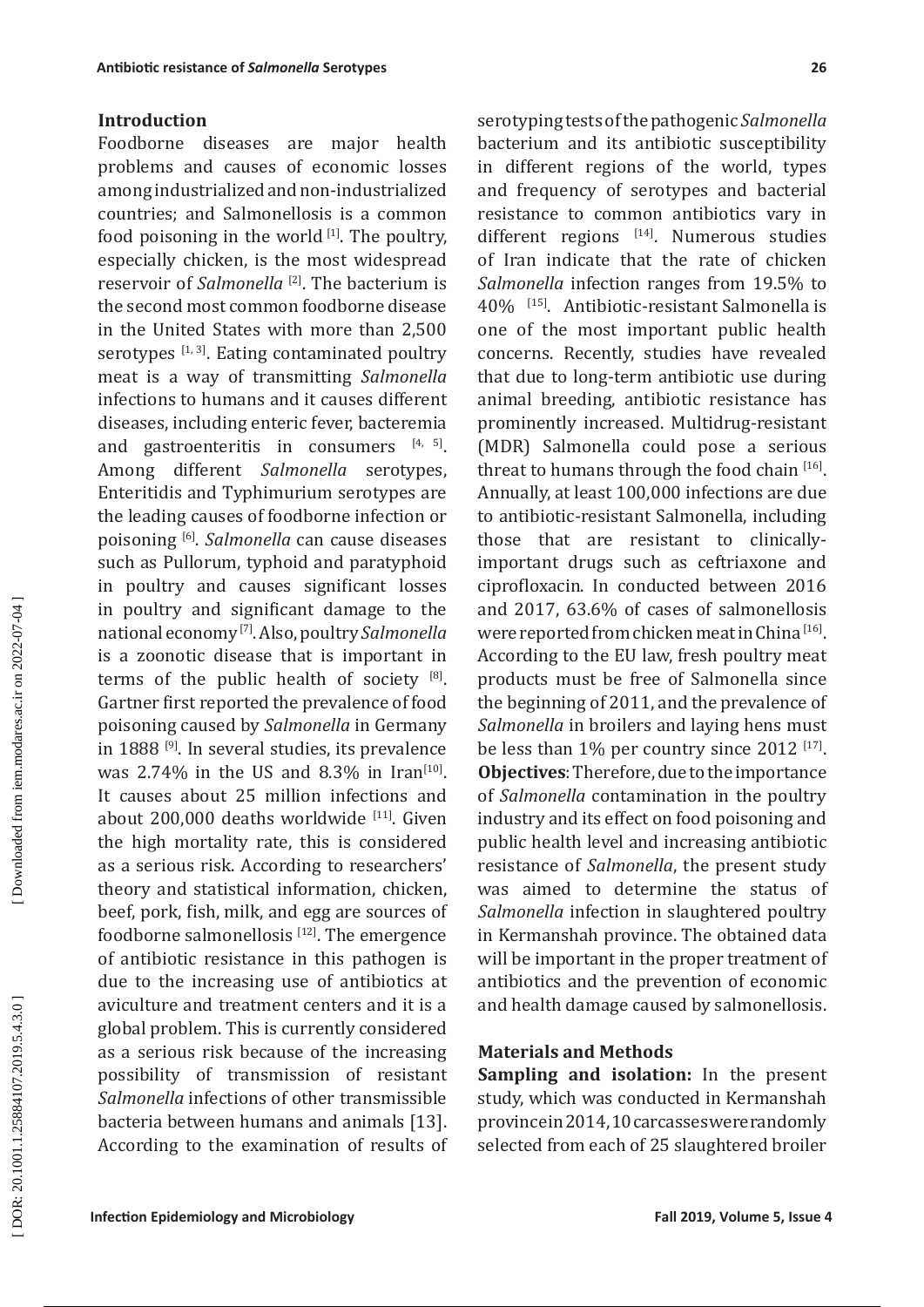flocks and samples were obtained from their cloacae. Samples were first transferred into the Selenite F enrichment broth (Merck) and incubated at 43 °C for 12-18 h. After this time, the culture was obtained from the fluid MacConkey Agar (MAC) enrichment broth (Merck) and *Salmonella*-Shigella (SS) agar (Merck) and incubated at 37°C for 24 h. The culture was obtained from *Salmonella* suspected colonies in TSI and urea media, and then biochemical tests were performed,  $\blacksquare$ including indole, VP, MR and citrate  $\mathfrak{p}^{\text{L}}$ 

**Antimicrobial Susceptibility testing:**  Antibiotic susceptibility of all isolates to mentioned antibiotic agents in the Table 1 (Mast Co., UK) was performed on Muller-Hinton agar (Merck, Germany) using the disk diffusion method based on the Clinical and Laboratory Standards Institute (CLSI) [19]. *E. coli* ATCC 25922 was used as a quality control strain for antibacterial susceptibility testing.  $^{[20]}$ .

**Determination of Serotype:** The agglutination test on slide was performed on *Salmonella* isolates using the specific antisera to detect *Salmonella* serotypes. To this end, we utilized *Salmonella* specific *Salmonella* antisera (Mast Company) in the microbiology sector of Razi Vaccine and Serum Research Institute. First, a concentrated suspension of the bacterium was prepared in the physiological serum on the slide, and then a drop of mono-valan O serum was added to the mixture; and the formation of agglutination was evaluated in less than 2 min. The sample was then taken adjacent to H antisera (phases 1 and 2) and the serotype of bacterium was determined after observing agglutination according to the Kauffmann– White table  $1$  <sup>[18]</sup>.

## **Findings**

In general, 250 (33%) out of 750 collected samples from poultry in the present study (25 broiler flocks each of which with 30 samples) were infected with *Salmonella*. The

frequency of detected *Salmonella* serotypes in the present study included 138 (55.2%) *Salmonella* serotypes Enteritidis, 98 (38%) *Salmonella* serotypes Infantis, and 64 (25.6%) *Salmonella* serotypes Typhimurium. The antibiotic susceptibility of *Salmonella* isolates to 30 tested antibiotics indicated that 100% of isolates were susceptible to gentamicin, enrofloxacin, imipenem and ceftriaxone. The highest susceptibility was seen to cefotaxime, chloramphenicol, ciprofloxacin, florfenicol, colistin, cefixime, ceftazidime, cefuroxime sodium, kanamycin, cefotaxime, neomycin, piperacillin, cefepime, ofloxacin, and amikacin respectively. The highest antibiotic resistance was also observed for nalidixic acid and nitrofurantoin (Table 1). Furthermore, 202 (80%) out of 250 *Salmonella* isolates had multiple resistance to three or more antibiotics and accounted as MDR isolates.

## **Discussion**

Salmonellosis is gastroenteritis caused by different serovars of *Salmonella* genus and the most common type of food poisoning in the world  $[5]$ . It is a major zoonotic and foodborne disease in the world. *Salmonella* is excreted from infected poultry and this infection can remain in the bed and eventually infect even other birds, and it is very important in the epidemiology of disease  $[21]$ . Furthermore, the consumption of contaminated eggs, chicken meat and water is important in the transmission of *Salmonella* infections <sup>[22]</sup>.

In a study (2008), Jalali et al. reported 17.9% of raw poultry meat contamination in Isfahan [23]. In the present study, 250 samples (33%) had *Salmonella* infection from 750 poultry cloaca samples, and the *Salmonella* serotypes Enteritidis had the highest number of isolates that it was consistent with results of studies by Carraminana et al and Kasimoghu et al <a>[24]</a>. Kasimoghu et al.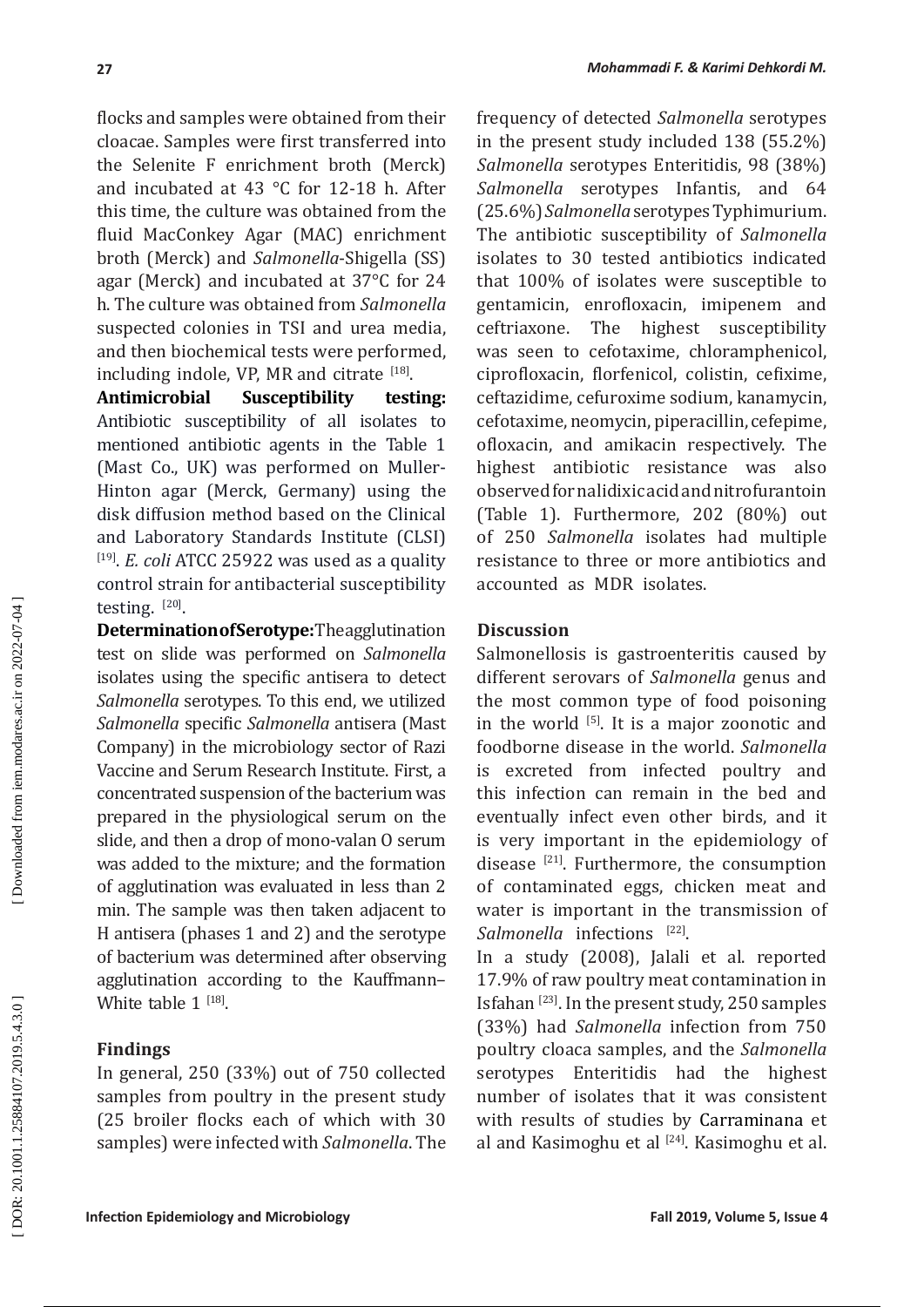| <b>Antibiotic</b>    | Susceptible<br>No. (%) | Intermediate<br>No. (%) | <b>Resistance</b><br>No. (%) |
|----------------------|------------------------|-------------------------|------------------------------|
| Cotrimoxazole        | 160(64)                | 4(1.6)                  | 86 (34.4)                    |
| Amoxycillin          | 65 (26)                | 85 (34)                 | 100(40)                      |
| Cefixime             | 195 (78)               | 45 (18)                 | 4(10)                        |
| Amikacin             | 238(95.2)              | 4(1.6)                  | 8(3.2)                       |
| Ampicillin/Sulbactam | 180(72)                | 60 (24)                 | 10(4)                        |
| Cefotaxime           | 240 (96)               | 10(4)                   | $\overline{0}$               |
| Ceftazidime          | 246 (98.4)             | $\boldsymbol{0}$        | 4(1.6)                       |
| Ceftriaxone          | 250 (100)              | $\boldsymbol{0}$        | $\mathbf{0}$                 |
| Cefuroxime           | 244 (97.6)             | 6(2.4)                  | $\boldsymbol{0}$             |
| Ciprofloxacin        | 242 (96.8)             | 8(3.2)                  | $\mathbf{0}$                 |
| Enrofloxacin         | 250 (100)              | $\boldsymbol{0}$        | $\boldsymbol{0}$             |
| Gentamicin           | 250 (100)              | $\overline{0}$          | $\mathbf{0}$                 |
| Cephalothin          | 210 (84)               | 3                       | 8(3.2)                       |
| Cefotizoxime         | 246 (98.4)             | 4(1.6)                  | $\boldsymbol{0}$             |
| Neomycin             | 190 (76)               | 60 (24)                 | $\boldsymbol{0}$             |
| Fluorophenicol       | 220(88)                | 4(1.6)                  | 16(6.4)                      |
| Piperacillin         | 235 (94)               | 9(3.6)                  | 6(2.4)                       |
| Chloramphenicol      | 220 (88)               | 4(1.6)                  | 16(6.4)                      |
| Tetracycline         | 70 (28)                | 60 (24)                 | 120 (48)                     |
| Cephalexin           | 60 (24)                | 50(20)                  | 140 (56)                     |
| Ampicillin           | 130 (52)               | 50(20)                  | 70 (28)                      |
| Cefipime             | 246 (98.4)             | 4(1.6)                  | $\boldsymbol{0}$             |
| Aflaxacin            | 246 (98.4)             | 4(1.6)                  | $\boldsymbol{0}$             |
| Imipenem             | 250 (100)              | $\boldsymbol{0}$        | $\overline{0}$               |
| Kanamycin            | 236 (94.4)             | 7(2.8)                  | 7(2.8)                       |
| Nalidixic acid       | 27(10.8)               | 8(3.2)                  | 215 (86)                     |
| Nitrofurantoin       | 15(6)                  | 7(2.8)                  | 238 (91.2)                   |
| Colistin             | 85 (34)                | 5(2)                    | 160 (64)                     |
| Furazolidine         | 36 (90)                | 44 (17.6)               | 116 (46.4)                   |
| Cefazolin            | 175 (70)               | 60 (24)                 | 15(6)                        |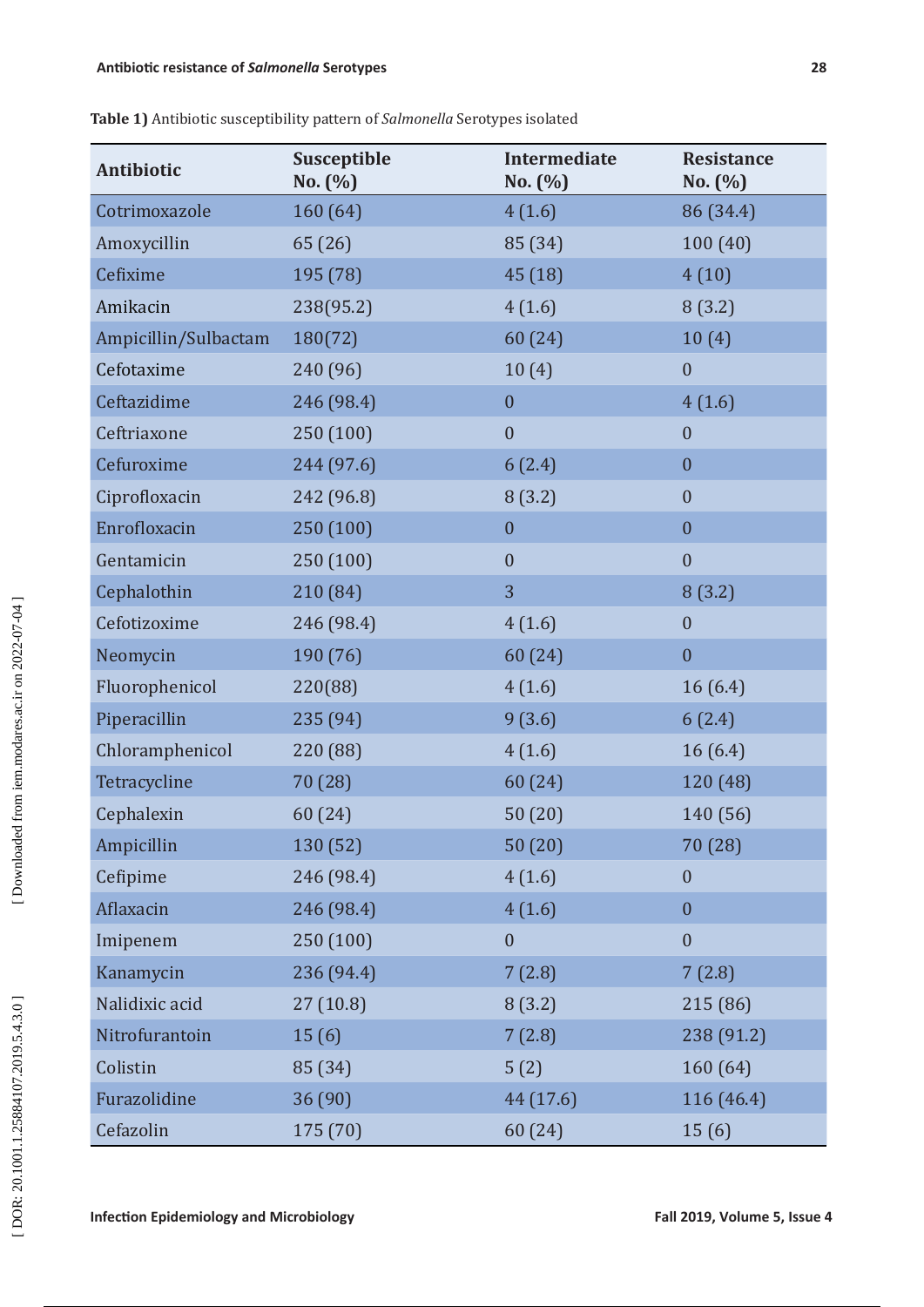(2010) isolated and serotyped 32 *Salmonella* from 400 poultry carcasses in Turkey. The detected serotypes consisted of 22 samples (68.7%) of *S.* Enteritidis, 5 samples (15.6%) of *S.* Wirchow, 3 samples (9.3%) of *S.* typhimurium and 2 samples (9.3%) of *S.* Hadar<sup>[25]</sup>. In another study by Caraminana in Spain (2004) most serotypes isolated from poultry were *S.* Enteritidis, *S.* Hadar, *S.* Newport, *S.* Wirchow, *S.* Typhimurium and *S.* Heidelbege <sup>[24]</sup>. In another study by Maherjan (2006), isolated serotypes included gallinarum, pullorum, cholorasuis, and typhi [26]. In a research by Mezali et al in Algeria (2012), 61 (19.43%) out of 314 samples were *Salmonella* positive, and 21 different serovars were diagnosed. The most common serovars included *S.* Anatum (14.6%), *S.* Altona (12.5%), *S.* Enteritdis (7.8%) and *S.* Typhimurium (7.81%) [27]. Ammar et al. (2010) isolated *S.* Typhimurium and *S*. livingstone serotypes from poultry [28]. In the present study, *S.* Infantis, *S.* Enteritidis, and *S.* Typhimurium were isolated serotypes; and Enteritidis and Infantis were the most frequent isolates. Based on the above reports, it can be concluded that differences in tested geographical regions may be the result of differences in isolated serotypes in different countries, including Iran. In the evaluation of antibiotic resistance in 18 *Salmonella* isolates in Brazil in 2011, eighteen serotypes were detected. Of these, the most frequently detected *S* . Enteritidis (48.8%), *S* . Infantis (7.6%), *S* . Typhimurium (7.2%), and *S* . Heidelberg (6.4%). The results of antibiotic resistance pattern of *Salmonella* isolates revealed the highest resistance rate was to streptomycin (78%), florfenicol (62%), sulfonamide (58%) and nalidixic acid (40%). Among 13 antibiotics, the resistance to nalidixic acid was consistent with obtained results in the present study  $[29]$ . In a study on the antibiotic resistance by Halawani et al. in Saudi Arabia (2007) on

32 *Salmonella* isolates, two strains, namely Typhimurium (17 cases) and Enteritidis (5 cases) were isolated and all isolates were susceptible to gentamicin, ciprofloxacin, and ceftriaxone; and the result was consistent with the present study [30].

In another study conducted by Kasimoghu et al, out of 32 *Salmonella* strains, 22 (68.75%) displayed multi-drug resistance. Moreover, thirty-two (100.0%) of the isolates were found to be resistant to penicillin G, 20  $(62.5\%)$  to nalidixic acid, four  $(12.5\%)$  to cephalothin, two (6.2%) to streptomycin and two  $(6.2\%)$  to tetracycline  $^{[25]}$ . In a study by Graziani in Italy, there was the resistance of isolated *Salmonella* from poultry to ampicillin (54.3%), gentamicin (3.2%), kanamycin (8.5%), chloramphenicol (24.5%) and ciprofloxacin  $(1\%)^{[31]}$ . The comparison of these results with results of the present study indicated that isolates of this study were more susceptible to mentioned antibiotics and their resistance was lower. According to antibiotic susceptibility test results in the present study, there was no antibiotic resistance to ceftriaxone, enrofloxacin, gentamicin and imipenem; hence, these antibiotics are probably appropriate treatments for salmonellosis. The rates of resistance to antibiotics such as nalidixic acid and nitrofurantoin were 86% and 91.2% respectively. The highest rates of multi-resistance were reported to antibiotics, namely nalidixic acid, nitrofurantoin, colistin, furazolidone and tetracycline.

The differences in antibiotic resistance and antibiotic susceptibility of *Salmonella*  serotypes in the present research and previous studies may be due to the overuse of antibiotics and the genetic transfer of drug resistance among bacteria. The higher and uncontrolled use of antibiotics in medicine and veterinary medicine is a cause of increased antibiotic resistance. Overuse

Downloaded from iem.modares.ac.ir on 2022-07-04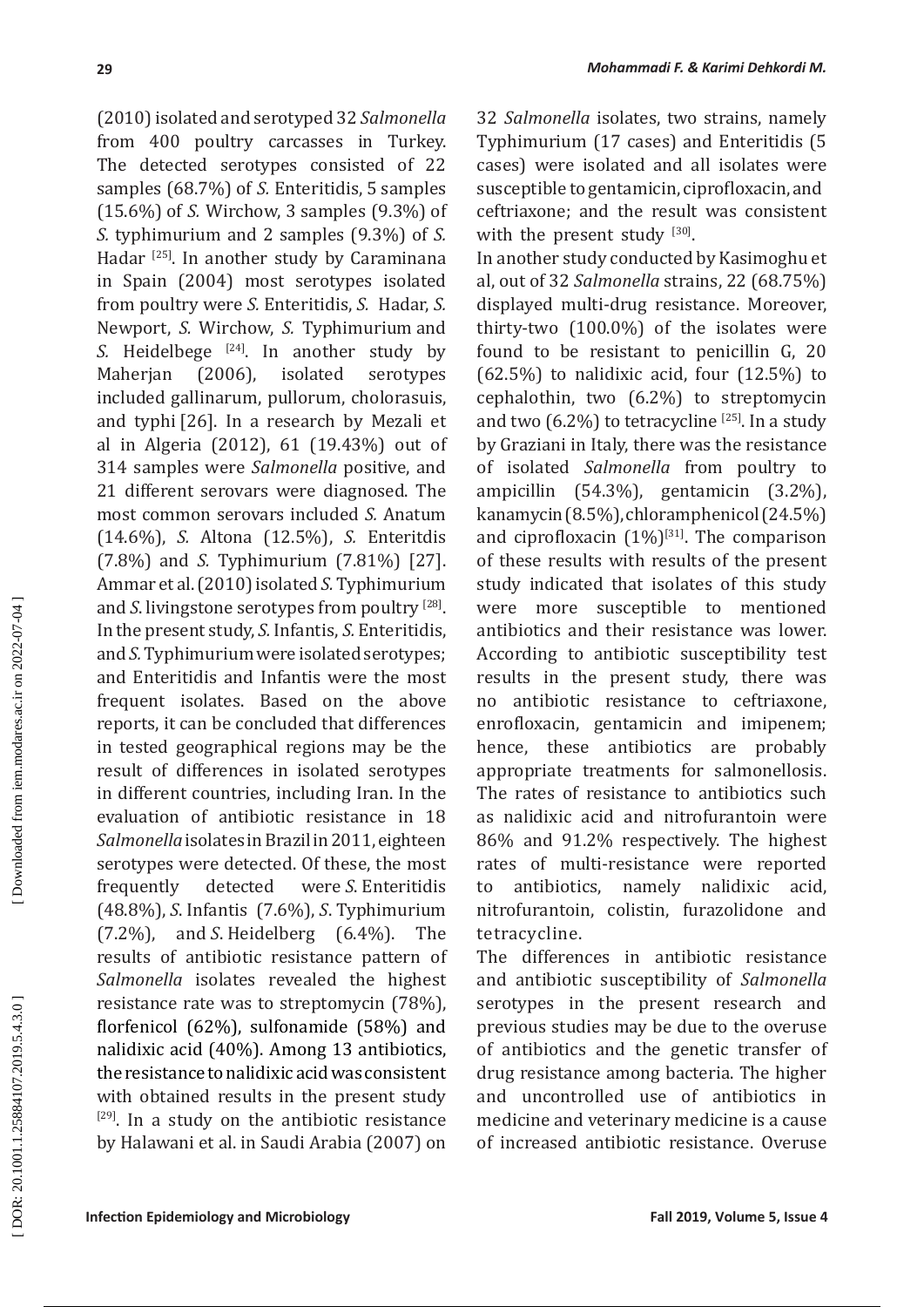of antibiotics before the antibiogram creates resistant strains. It is important paying attention to the transmission of this resistance among different strains of bacteria and ultimately the human infection with resistant bacteria. As explained, the present research and other studies in Iran and other countries have reported multiple antibiotic resistance of strains. The emergence of multiple antibioticresistant isolates has caused problems in the treatment of *Salmonella* infections in humans and animals  $[32]$ . It is essential to detect pollution sources and pathogenic serotypes according to the results of the present study and the possibility of transferring *Salmonella* through poultry to humans and increasing the frequency of resistant isolates to antibiotics. It is strongly recommended to avoid the overuse of antibiotics without performing antibiograms to prevent the resistance in different *Salmonella* serotypes because there is a risk of transmission of these resistant strains to humans through the consumption of poultry.

## **Conclusion**

According to the results of the present study and the possibility of transferring *Salmonella* through poultry to humans and increasing the frequency of resistant isolates to antibiotics, the detection of pollution sources and pathogenic serotypes are essential. It is strongly recommended to avoid the overuse of antibiotics without performing antibiograms to prevent the resistance in different *Salmonella* serotypes because there is a risk of transmission of these resistant strains to humans through the consumption of poultry.

**Acknowledgements:** We are thankful to all Members of Department of veterinary, Agriculture Faculty, Kermanshah Branch, Islamic Azad University, Kermanshah, Iran. **Ethical Permissions:** Not applicable. **Conflicts of Interests:** The authors declare that they have no competing interests.

**Authors Contribution:** MFM, MKD: Designed and supervised the study and revised the manuscript **Fundings:** Self-Fundin.

# **References** :

- 1. Odeyemi OA. Public health implications of microbial food safety and foodborne diseases in developing countries. Food & nutrition research. 2016;60:29819.
- 2. Afshari A, Baratpour A, Khanzade S, Jamshidi A. Salmonella Enteritidis and Salmonella Typhimorium identification in poultry carcasses. Iranian journal of microbiology. 2018;10(1):45-50.
- 3. Jackson BR, Griffin PM, Cole D, Walsh KA, Chai SJ. Outbreak-associated Salmonella enterica serotypes and food Commodities, United States, 1998-2008. Emerging infectious diseases. 2013;19(8):1239-44.
- 4. Crum-Cianflone NF. Salmonellosis and the gastrointestinal tract: more than just peanut butter. Current gastroenterology reports. 2008;10(4):424-31.
- 5. Nair S, Lin TK, Pang T, Altwegg M. Characterization of Salmonella serovars by PCR-single-strand conformation polymorphism analysis. Journal of clinical microbiology. 2002;40(7):2346-51.
- 6. Chlebicz A, Sliżewska K. Campylobacteriosis, Salmonellosis, Yersiniosis, and Listeriosis as Zoonotic Foodborne Diseases: A Review. International journal of environmental research and public health. 2018;15(5).
- 7. Lutful Kabir SM. Avian colibacillosis and salmonellosis: a closer look at epidemiology, pathogenesis, diagnosis, control and public health concerns. International journal of environmental research and public health. 2010;7(1):89-114.
- 8. Cantas L, Suer K. Review: the important bacterial zoonoses in "one health" concept.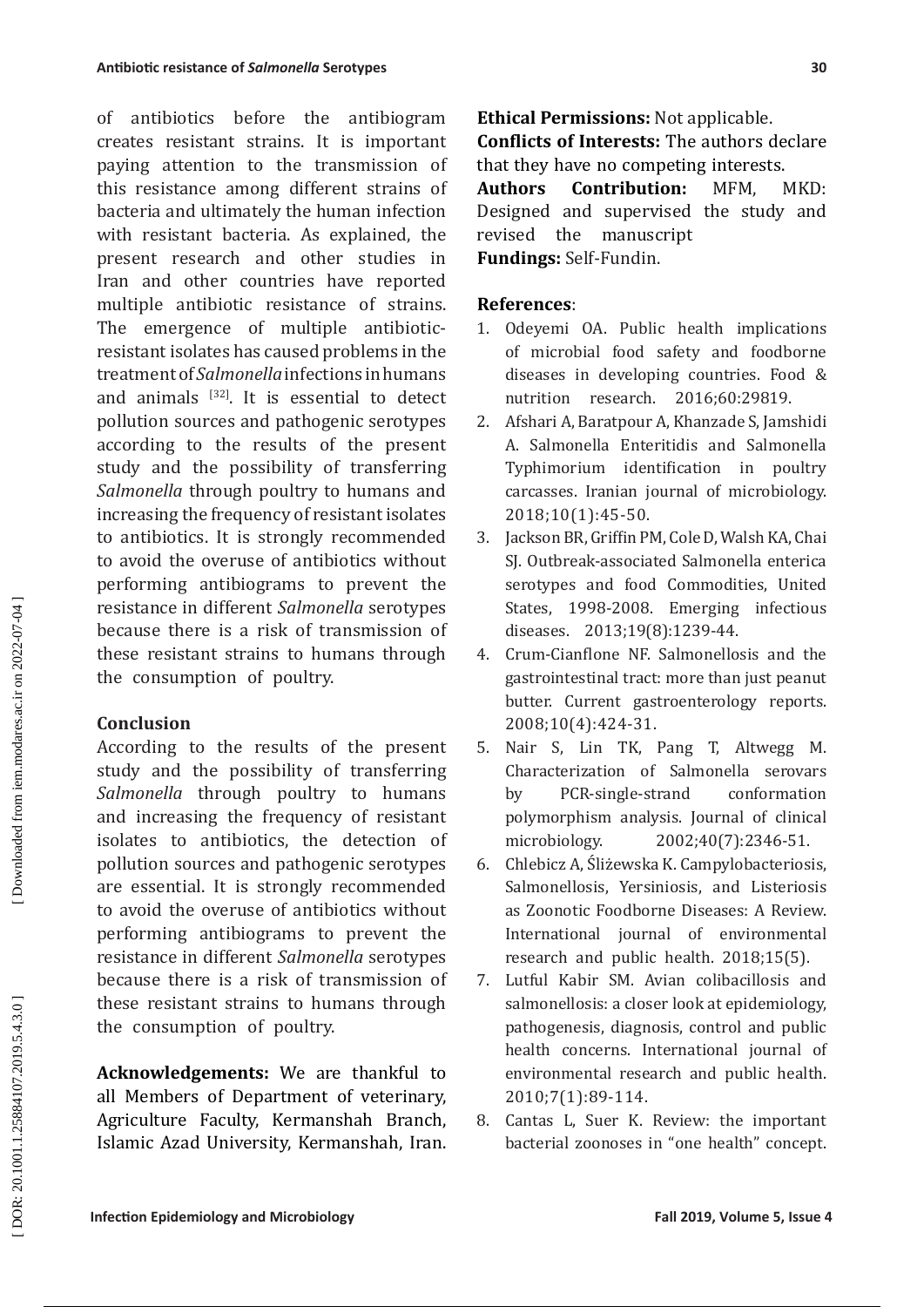Frontiers in public health. 2014;2:144.

- 9. Mølbak K, Olsen JE, Wegener HC. Salmonella infections. Foodborne infections and intoxications. 2006:57-136.
- 10. Jamshidi A, Bassami MR, Afshari Nic S. Identification of Salmonella spp. and Salmonella typhimurium by a multiplex PCR-based assay from poultry carcasses in Mashhad-Iran. Iranian Journal of Veterinary Medicine. 2009;3(1).
- 11. Kurtz JR, Goggins JA, McLachlan JB. Salmonella infection: Interplay between the bacteria and host immune system. Immunology letters. 2017;190:42-50.
- 12. Saroj SD, Shashidhar R, Karani M, Bandekar JR. Rapid, sensitive, and validated method for detection of Salmonella in food by an enrichment broth culture–Nested PCR combination assay. Molecular and cellular probes. 2008;22(3):201-6.
- 13. Li B, Webster TJ. Bacteria antibiotic resistance: New challenges and opportunities for implant-associated orthopedic infections. Journal of orthopaedic research : official publication of the Orthopaedic Research Society. 2018;36(1):22-32.
- 14. Wegener H, editor A15 Antibiotic resistance—linking human and animal health. Institute of Medicine (US) Improving Food Safety through a One Health Approach: Workshop Summary National Academies Press, Washington, DC, USA; 2012.
- 15. Soltan Dallal MM, Sharifi Yazdi MK, Mirzaei N, Kalantar E. Prevalence of Salmonella spp. in Packed and Unpacked Red Meat and Chicken in South of Tehran. Jundishapur journal of microbiology. 2014;7(4):e9254.
- 16. Zhang L, Fu Y, Xiong Z, Ma Y, Wei Y, Qu X, et al. Highly Prevalent Multidrug-Resistant Salmonella From Chicken and Pork Meat at Retail Markets in Guangdong, China. Frontiers in microbiology. 2018;9:2104.
- 17. Medeiros MA, Oliveira DC, Rodrigues Ddos P, Freitas DR. Prevalence and antimicrobial resistance of Salmonella in chicken carcasses

at retail in 15 Brazilian cities. Pan Am J Public Health. 2011; 30(6):555-60.

- 18. Sahm DF, Weissfeld A, Trevino E. Baily and Scott's Diagnostic Microbiology. Mosby, St Louis. 2002.
- 19. Wayne P. Clinical and Laboratory Standards Institute: Performance standards for antimicrobial susceptibility testing: Twentyfourth informational supplement, M100-S24. Clinical and Laboratory Standards Institute (CLSI). 2014;34(1).
- 20. Magiorakos AP, Srinivasan A, Carey R, Carmeli Y, Falagas M, Giske C, et al. Multidrug resistant, extensively drug ‐resistant and pandrug -resistant bacteria: an international expert proposal for interim standard definitions for acquired resistance. Clinical microbiology and infection. 2012;18(3):268- 81.
- 21. Heredia N. García S. Animals as sources of food-borne pathogens: A review. Animal nutrition (Zhongguo xu mu shou yi xue hui). 2018;4(3):250-5.
- 22. Whiley H, Ross K. Salmonella and eggs: from production to plate. International journal of environmental research and public health. 2015;12(3):2543-56.
- 23. Jalali M, Abedi D, Pourbakhsh SA, Ghoukasin K. Prevalence of Salmonella spp. in raw and cooked foods in Isfahan -Iran. Journal of food safety. 2008;28(3):442-52.
- 24. Carraminana JJ, Rota C, Agustin I, Herrera A. High prevalence of multiple resistance to antibiotics in Salmonella serovars isolated from a poultry slaughterhouse in Spain. Vet Microbiol. 2004;104(1-2):133-9.
- 25. Dogru AK, Ayaz ND, Gencay YE. Serotype identification and antimicrobial resistance profiles of Salmonella spp. isolated from chicken carcasses. Tropical animal health and production. 2010;42(5):893-7.
- 26. Maharjan M, Joshi V, Joshi DD, Manandhar P. Prevalence of Salmonella species in various raw meat samples of a local market in Kathmandu. Annals of the New York